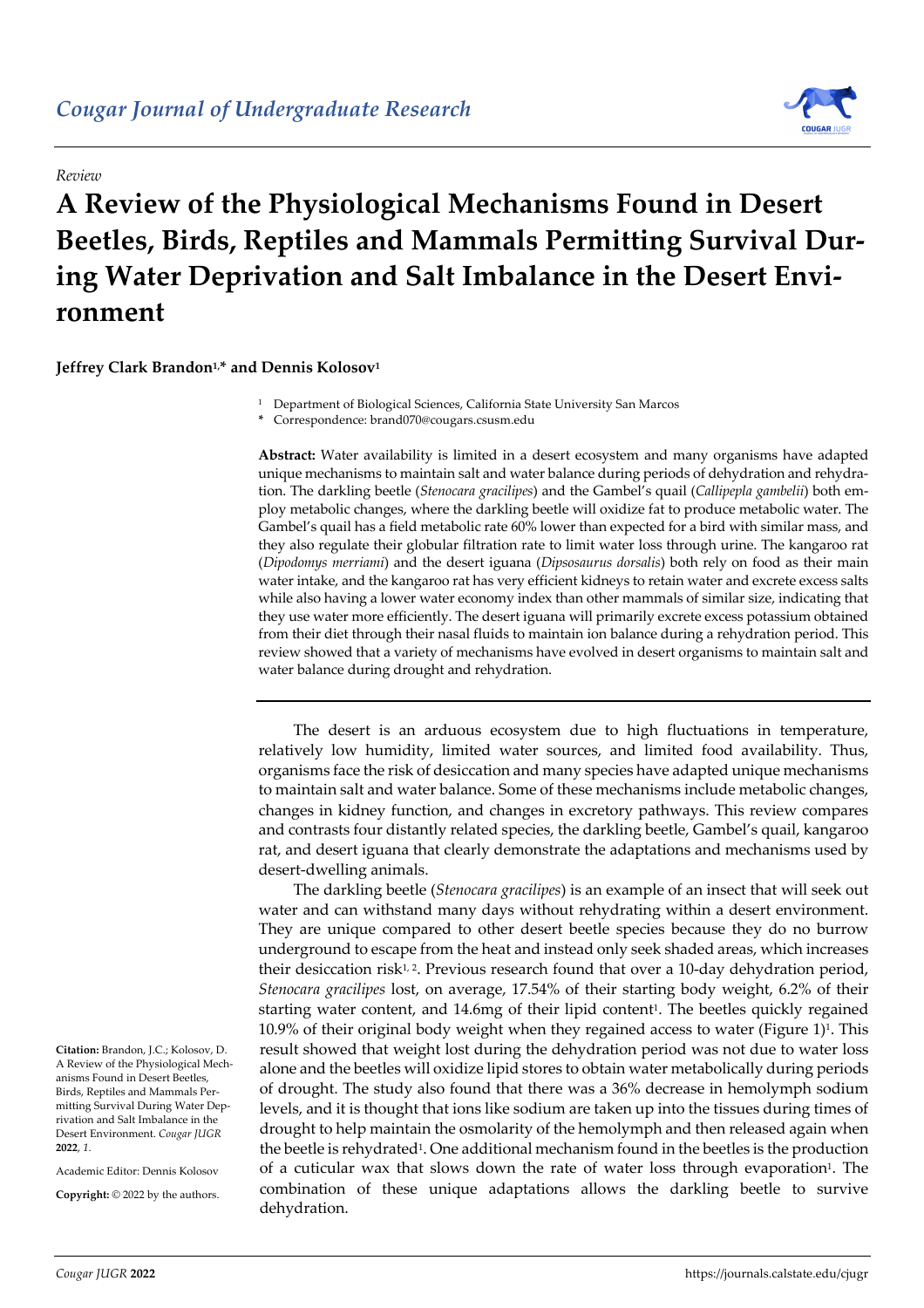

Figure 1. A) Percent lipid content decreasing with increasing percent weight loss in darkling beetles (*Stenocara gracilipes*) with a statistically significant negative correlation. **B)** Percent of fat-free weight loss during dehydration and regained during rehydration in darkling beetles with fat-free weight being fully regained after rehydration at day 10. **C)** Percent of total body weight lost in darkling beetles during dehydration and regained during rehydration. ~95% of the total body weight regained during rehydration with the ~5% deficit due to oxidization of lipids1.

The Gambel's quail (*Callipepla gambelii*) is an example of a desert bird, and like the darkling beetle, it has acclimatized to the low water availability in deserts. Like the darkling beetle, the Gambel's quail employ metabolic changes to survive dehydration and it must also seek out water sources. The Gambel's quail survives dehydration by decreasing their field metabolic rate, which is a physiological change that conserves water by limiting waste production and lowering water loss through gas exchange<sup>3,4</sup>. A research team concluded that the field metabolic rate of the Gambel's quail was 60% lower than expected for a bird of similar mass<sup>3, 4</sup>.

The Gambel's quail also highly regulate water loss through their kidneys by altering their glomerular filtration rate (GFR). Studies in Gambel's quail while they were anesthetized originally concluded that quail lowered their GFR by up to 80% to retain water during times of drought<sup>3</sup>. However, anesthesia can have either increasing or decreasing effects on urine production by the kidney which could have influenced this conclusion3, 5. A research team aimed to test if GFR is lowered in unanesthetized *Callipepla gambelii* when deprived of water to determine if low GFR was one of the main mechanisms that allowed them to survive dehydration in the desert. The researchers found that the GFR of water deprived Gambel's quail decreased to 56.5% of normal GFR when hydrated, which were similar results to previous studies that did use anesthesia (Table 1)<sup>3</sup>. However, this decrease was not significantly different than decreases in GFR observed in non-desert dwelling bird species when deprived of water (Table 1)<sup>3</sup>. The decreased GFR was due to the constricting of vessels supplying blood to the reptilian-type nephrons caused by the hormone arginine vasotocin (AVT), stopping them from filtering while the mammaliantype nephrons continued to filter<sup>3,6</sup>. Further study is needed to determine why the hormone AVT does not affect the mammalian-type nephron and thus further reduce GFR during water deprivation<sup>3</sup>.

The adaptation of Gambel's quail are similar to the kangaroo rat (*Dipodomys merriami*) that have very efficient kidneys that can highly concentrate urine and produce very dry feces to retain water7. However, in contrast to the darkling beetle and the Gambel's quail, the kangaroo rat can survive purely off the water found in its food. A study examining the water requirements of desert kangaroo rats found that the water intake requirement was 41% less than expected for a mammal of similar mass and 25% less than other desert mammals<sup>7, 8</sup>. They also found that their ratio of water intake rate to field metabolism rate, known as the water economy index (WEI), was lower than expected with an average of 0.071 mL/kJ over a 15-month observation period, the lowest being 0.045mL/kJ when eating seeds alone7. A low WEI indicates that less water is required by the kangaroo rat for survival, which is similar to the Gambel's quail. In contrast to the Gambel's quail, the kangaroo rat also has a countercurrent heat exchanger in their nose that captures water from humid air to reduce evaporative water loss when thermoregulating and respiring7.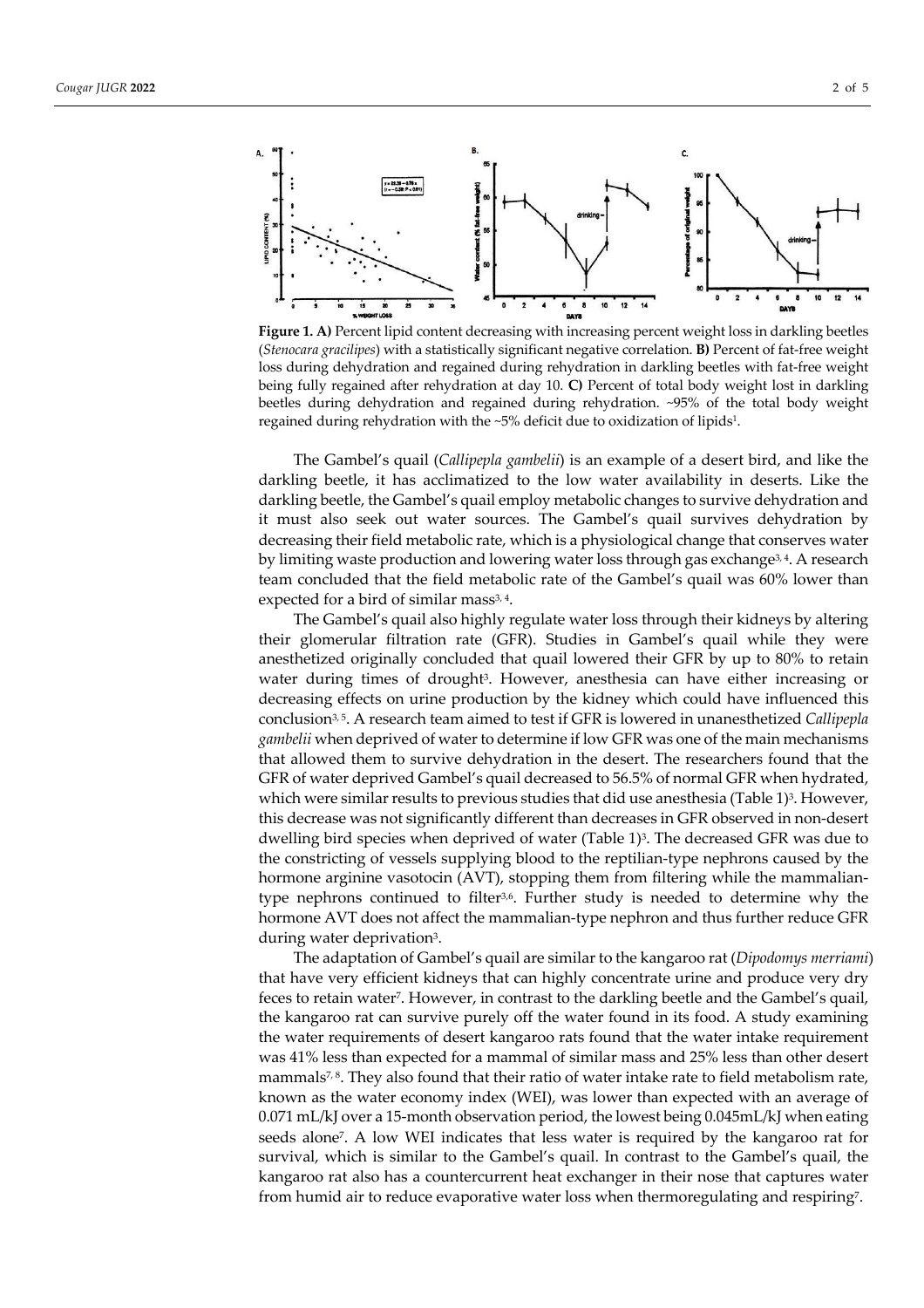|                     | Time<br>without<br>H <sub>2</sub> O<br>(d) | GFR<br>(mL/h) |           | Percentage                     |                                           |  |
|---------------------|--------------------------------------------|---------------|-----------|--------------------------------|-------------------------------------------|--|
| Species             |                                            | <b>NH</b>     | <b>WD</b> | of Control<br>GFR <sup>a</sup> | Source                                    |  |
| Gallus gallus       | 2                                          | 238           | 115.2     | 48                             | Korr 1939                                 |  |
| $G.$ gallus         | 1.5                                        | 262.8         | 196.7     | 72.6                           | Skadhauge and<br>Schmidt-<br>Nielsen 1967 |  |
| Melopsittacus       |                                            |               |           |                                |                                           |  |
| $undulatus$         | $3 - 32$                                   | 7.7           | 7.7       |                                | Krag and<br>Skadhauge<br>1972             |  |
| <b>Dromaius</b>     |                                            |               |           |                                |                                           |  |
| novaebollanidiae  7 |                                            | 1.404.2       | 881.5     | 37.2                           | Dawson, Herd,                             |  |
|                     |                                            |               |           |                                | and<br>Skadhauge<br>1985                  |  |
| Coturnix pectoralis | $21 - 120$                                 | 50.1          | 29.1      | 41.9                           | Roberts et al.<br>1985                    |  |
| Coturnix chinensis  | $6 - 18$                                   | 32.6          | 16.4      | 50.0                           | Roberts et al.<br>1985                    |  |
| Sturnus vulgaris    | 1.0                                        | 11.4          | 4.2       | 63.2                           | Roberts and<br>Dantzler 1989              |  |
| Passer domesticus   | 1.25                                       | 7.66          |           | 3.54 53.8                      | Goldstein and<br>Braun 1988               |  |
| Callipepla gambeli  | $4 - 5$                                    | 17.7          | 7.7       | 56.5                           | This study                                |  |

**Table 1.** The change in GFR between normally hydrated (NH) and water deprived (WD) birds in domestic and wild species<sup>3</sup>.

 $^{\circ}$  Calculated as [(GFR of control - GFR of WD)/GFR of control]  $\times$  100.

A study also found that the kangaroo rat can maintain water balance, based on metabolic water produce by their diet and the water absorbed in their food, when the humidity is above 2.2 mg  $H_2O/L$  air<sup>9</sup>. This finding is significantly lower compared to nondeserts rodents like white rats and hamsters, which required the humidity to be above 21 mg H2O/L air to maintain water balance without consuming water9. It was also previously thought that the kangaroo rat could not tolerate high temperatures, would hide in cool and humid burrows during the day, and almost solely relied on a seed diet to obtain water. However, another study showed that they would remain in shallow burrows that could become hot and dry during the day, showing that they are resilient in high temperatures $10$ . They also found that kangaroo rats would instead seek out insects and vegetation for food when under water-stress to maintain water balance during hot summer days<sup>10</sup>. These physiological and behavioral adaptations allow them to survive on seeds alone for most of the year and on vegetation and insects for part of the year with no free-standing water consumption.

Like the kangaroo rat, the desert iguana (*Dipsosaurus dorsalis*) receives all its water from food. However, this provides a challenge because the vegetation that they eat tends to have a higher potassium to sodium ratio compared to their normal salt levels and thus they must manage these ion fluctuations so that they can continue to use food as their primary water source11, 12. A research team aimed to study what pathways were employed in *Dipsosaurus dorsalis* to manage ion concentrations when rehydrating after 7-10 days with no food<sup>11</sup>. When the iguanas are rehydrating, they excrete excess potassium mainly through their nasal fluids followed by their feces, but then the majority of potassium excretion switches to the urine pathway once fully rehydrated and nasal fluid becomes a minor role in potassium excretion (Figure 2) $^{11}$ . Once the iguana is fully hydrated, potassium excretion greatly increases overall since the potassium levels have returned to normal and the water content of the urine increases due to reaching excess levels (Figure  $2)$ <sup>11</sup>. This shows that both the kangaroo rat and the desert iguana use mechanisms in their nasal passages for osmoregulation, but kangaroo rats use a countercurrent heat exchanger to save water and the desert iguana uses nasal fluids to manage salt imbalances.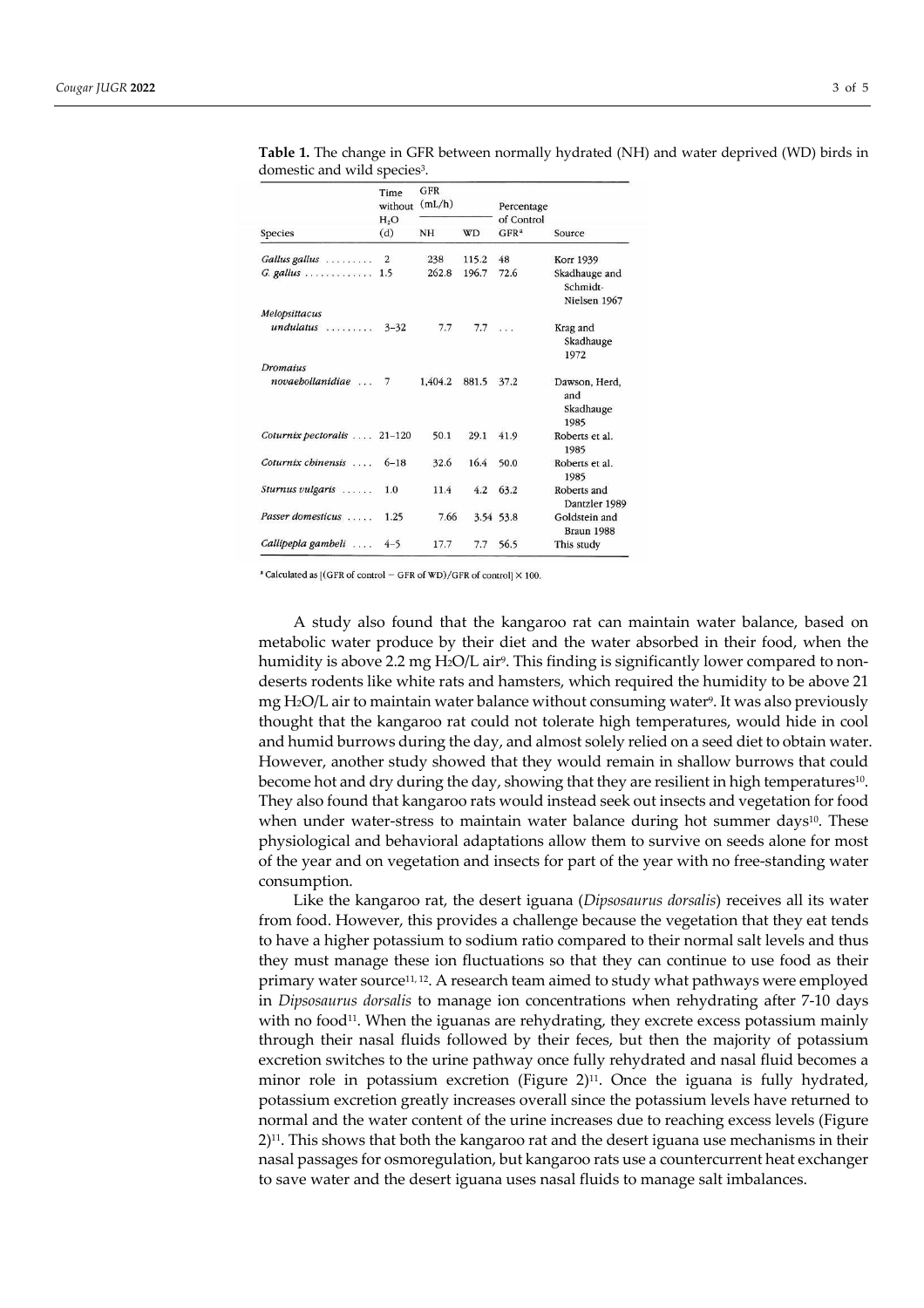

**Figure 2.** The amount of potassium excreted per kilogram of body weight from desert iguanas (*Dipsosaurus dorsalis*) within a 72-hour period. Group A was the most dehydrated and only had access to lettuce for two days. Group B had access to lettuce for 5 days and group C had access for 12 days. Group D iguanas were fully hydrated and had access to lettuce for 50 days11.

Animals living in the desert have adapted many mechanisms to survive low water availability and acclimatize to salt and water imbalances (Table 2). The main water intake of kangaroo rats and desert iguanas are from their food, which contrasts the darkling beetle and Gambel's quail because they both must consume water in addition to their food. The kangaroo rat and Gambel's quail have reduced metabolic rates during dehydration to limit water loss but the kangaroo rat has a nasal countercurrent heat exchanger in addition to these adaptations. In contrast, the darkling beetle oxidizes lipids to produce metabolic water and forms cuticular wax blooms to minimize water loss and the desert iguana excretes excess potassium obtained through their diet primarily through their nasal fluid during rehydration. These combinations of similar and unique mechanisms allow these species to acclimatize during dehydration and salt imbalance for much longer than non-desert species. These adaptations are crucial for survival in desert environments where water is a scarce resource, and the relative humidity is often very low. These unique adaptations show the impressive lengths life can reach in order to survive in such an arid environment.

| <b>Species</b>                                   | Imbalance                                                                    | Length of treatment                                                                                  | <b>Physiological changes</b>                                                                                                                                                                                                              | <b>Mechanisms</b>                                                                                                                                                                  | Source                                             |
|--------------------------------------------------|------------------------------------------------------------------------------|------------------------------------------------------------------------------------------------------|-------------------------------------------------------------------------------------------------------------------------------------------------------------------------------------------------------------------------------------------|------------------------------------------------------------------------------------------------------------------------------------------------------------------------------------|----------------------------------------------------|
| <b>Darkling Beetle</b><br>(Stenocara gracilipes) | Water<br>Deprivation                                                         | 7-10 Days                                                                                            | 17.54% reduction in body weight, %<br>lipid content decreased as % weight<br>loss increased                                                                                                                                               | Cuticular wax blooms.<br>lipid oxidation for<br>metabolic water,<br>sodium uptake to<br>maintain hemolymph<br>osmolarity                                                           | <b>Naidu 2001</b>                                  |
| Desert Iguana<br>(Dipsosaurus dorsalis)          | Water<br>Deprivation<br>followed by<br>Excess Potassium<br>in a lettuce diet | Water Deprivation: 10 days<br>Fed for: A: 2 Days,<br>B: 5 Days, C: 12 Days,<br>D (Hydrated): 50 days | Dehydrated: primary K excretion<br>through nasal fluids (Groups A, B, C<br>mean nasal fluid excretion=<br>~725-1250 µEq K/kg)<br>Hydrated: primary excretion through<br>urine (Group D mean urine<br>excretion = $\approx$ 3800 µEq K/kg) | Excretion of potassium<br>through nasal fluid,<br>feces, and urine                                                                                                                 | Templeton et<br>al. 1972                           |
| Kangaroo Rat<br>(Dipodomys merriami)             | Water<br>Deprivation,<br>water soely<br>obtained through<br>food             | April - December:<br>Seed Diet<br>January - March:<br><b>Vegetation Diet</b>                         | Water intake requirement 41%<br>lower than non-desert mammals<br>and 25% lower than other desert<br>mammals                                                                                                                               | Efficient kidneys highly<br>concentrate urine.verv<br>dry feces, nasal<br>countercurrent heat<br>exchanger, change<br>diet to vegetation and<br>insects when under<br>water-stress | Nagy et al. 1994<br>and Tracy and<br>Walsberg 2002 |
| Gambel's Quail<br>(Callipepla gambelii)          | Water<br>Deprivation                                                         | 4-5 Days                                                                                             | Glomerular filtration rate decreased<br>to 56% of normal rate                                                                                                                                                                             | Lower GFR by<br>constricting blood<br>vessels to reptilian<br>type nephrons, lower<br>field metabolicrate                                                                          | Williams et al.<br>1991                            |

**Table 2.** Summary of osmoregulatory imbalances, physiological changes, and mechanisms.